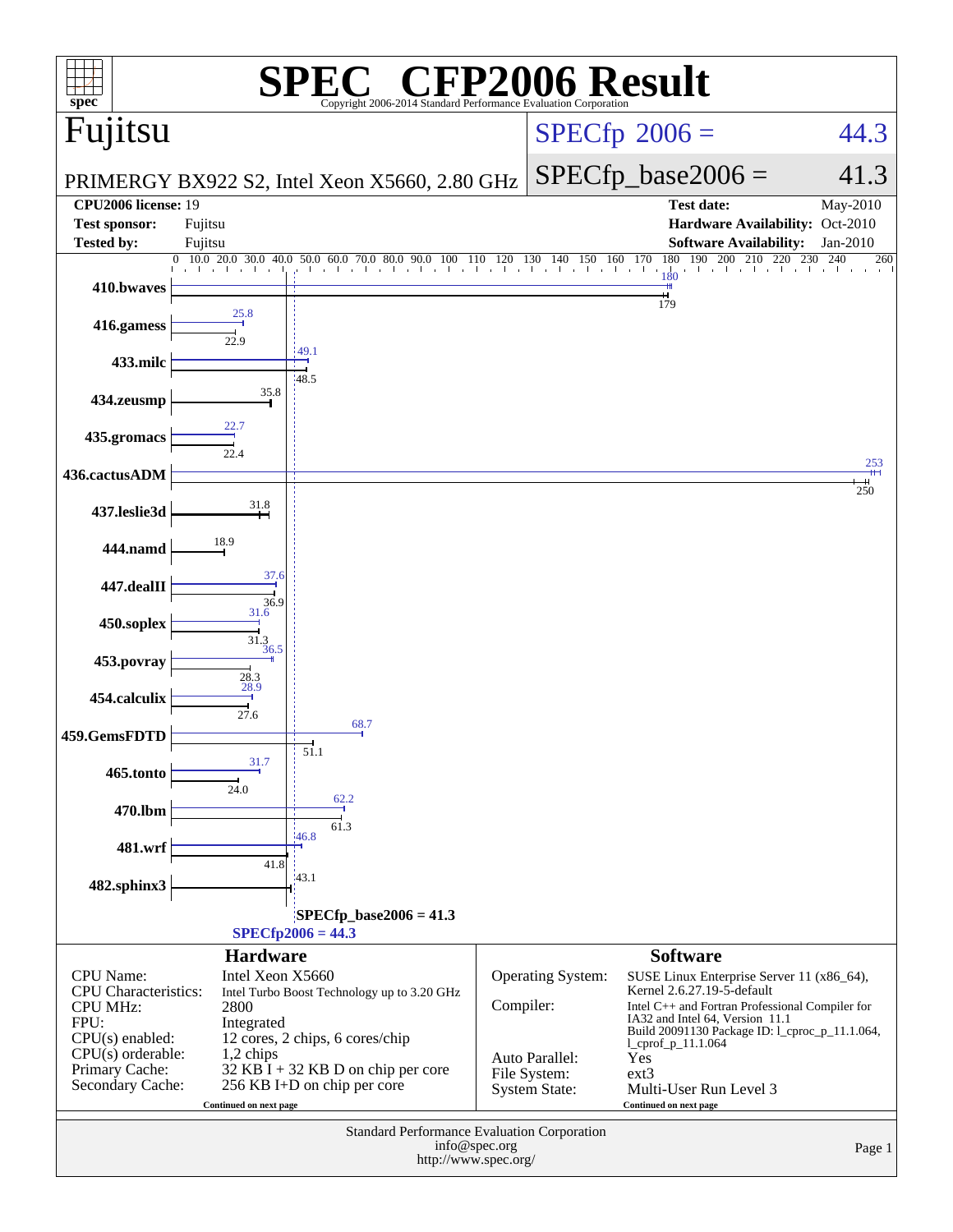

| 410.bwayes                                                                                               | 75.9 | 179  | 76.7       | 177  | 76.1 | 179         | 75.7 | <b>180</b> | 76.1       | 179         | 75.5 | 180         |
|----------------------------------------------------------------------------------------------------------|------|------|------------|------|------|-------------|------|------------|------------|-------------|------|-------------|
| 416.gamess                                                                                               | 856  | 22.9 | 852        | 23.0 | 854  | 22.9        | 760  | 25.8       | 761        | 25.7        | 760  | 25.8        |
| $433$ .milc                                                                                              | 189  | 48.5 | 189        | 48.5 | 188  | 48.8        | 187  | 49.1       | 187        | 49.2        | 187  | <u>49.1</u> |
| 434.zeusmp                                                                                               | 254  | 35.8 | 253        | 36.0 | 257  | 35.5        | 254  | 35.8       | 253        | 36.0        | 257  | 35.5        |
| 435.gromacs                                                                                              | 319  | 22.4 | 318        | 22.4 | 319  | 22.3        | 314  | 22.7       | 314        | 22.7        | 315  | 22.7        |
| 436.cactusADM                                                                                            | 47.6 | 251  | 47.8       | 250  | 48.6 | 246         | 47.4 | 252        | 46.8       | 255         | 47.2 | 253         |
| 437.leslie3d                                                                                             | 295  | 31.8 | 297        | 31.6 | 268  | 35.1        | 295  | 31.8       | 297        | 31.6        | 268  | 35.1        |
| 444.namd                                                                                                 | 424  | 18.9 | 424        | 18.9 | 423  | 18.9        | 424  | 18.9       | 424        | <u>18.9</u> | 423  | 18.9        |
| 447.dealII                                                                                               | 309  | 37.0 | 310        | 36.9 | 310  | 36.9        | 304  | 37.6       | 304        | 37.6        | 304  | 37.6        |
| 450.soplex                                                                                               | 267  | 31.3 | 265        | 31.5 | 267  | 31.3        | 265  | 31.5       | 264        | 31.6        | 264  | 31.6        |
| 453.povray                                                                                               | 188  | 28.3 | 188        | 28.3 | 188  | 28.3        | 146  | 36.5       | 145        | 36.6        | 148  | 35.9        |
| 454.calculix                                                                                             | 299  | 27.6 | 300        | 27.5 | 299  | 27.6        | 286  | 28.9       | 286        | 28.9        | 284  | 29.0        |
| 459.GemsFDTD                                                                                             | 209  | 50.9 | 207        | 51.2 | 208  | <u>51.1</u> | 155  | 68.6       | 154        | 68.7        | 154  | 68.7        |
| 465.tonto                                                                                                | 411  | 24.0 | <b>411</b> | 24.0 | 412  | 23.9        | 310  | 31.8       | <b>310</b> | <u>31.7</u> | 311  | 31.6        |
| 470.1bm                                                                                                  | 224  | 61.3 | 225        | 61.2 | 224  | 61.3        | 221  | 62.1       | 221        | 62.2        | 221  | 62.2        |
| 481.wrf                                                                                                  | 267  | 41.8 | 267        | 41.8 | 268  | 41.7        | 238  | 47.0       | 239        | 46.8        | 239  | 46.8        |
| 482.sphinx3                                                                                              | 452  | 43.1 | 451        | 43.2 | 457  | 42.7        | 452  | 43.1       | 451        | 43.2        | 457  | 42.7        |
| Results appear in the order in which they were run. Bold underlined text indicates a median measurement. |      |      |            |      |      |             |      |            |            |             |      |             |

#### **[Operating System Notes](http://www.spec.org/auto/cpu2006/Docs/result-fields.html#OperatingSystemNotes)**

'ulimit -s unlimited' was used to set the stacksize to unlimited prior to run

#### **[Platform Notes](http://www.spec.org/auto/cpu2006/Docs/result-fields.html#PlatformNotes)**

 BIOS configuration: Data Reuse Optimization = Disable Intel HT Technology = Disable Performance/Power Setting = Traditional

> Standard Performance Evaluation Corporation [info@spec.org](mailto:info@spec.org) <http://www.spec.org/>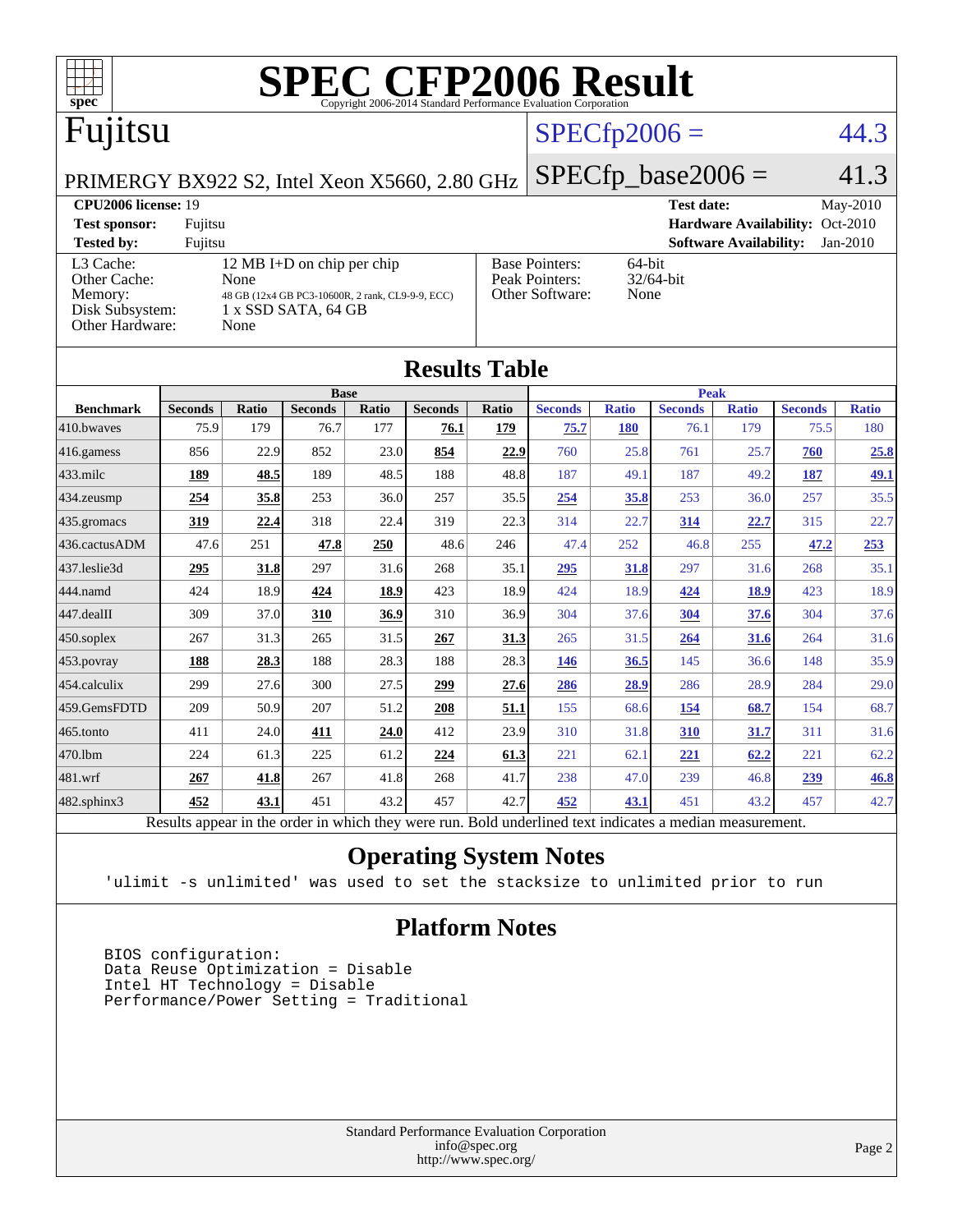

# **[SPEC CFP2006 Result](http://www.spec.org/auto/cpu2006/Docs/result-fields.html#SPECCFP2006Result)**

# Fujitsu

 $SPECfp2006 = 44.3$  $SPECfp2006 = 44.3$ 

PRIMERGY BX922 S2, Intel Xeon X5660, 2.80 GHz  $SPECfp\_base2006 = 41.3$ 

**[Tested by:](http://www.spec.org/auto/cpu2006/Docs/result-fields.html#Testedby)** Fujitsu **[Software Availability:](http://www.spec.org/auto/cpu2006/Docs/result-fields.html#SoftwareAvailability)** Jan-2010

**[CPU2006 license:](http://www.spec.org/auto/cpu2006/Docs/result-fields.html#CPU2006license)** 19 **[Test date:](http://www.spec.org/auto/cpu2006/Docs/result-fields.html#Testdate)** May-2010 **[Test sponsor:](http://www.spec.org/auto/cpu2006/Docs/result-fields.html#Testsponsor)** Fujitsu **[Hardware Availability:](http://www.spec.org/auto/cpu2006/Docs/result-fields.html#HardwareAvailability)** Oct-2010

#### **[General Notes](http://www.spec.org/auto/cpu2006/Docs/result-fields.html#GeneralNotes)**

 For information about Fujitsu please visit: <http://www.fujitsu.com> Binaries were compiled on SLES 10 with Binutils 2.18.50.0.7.20080502

## **[Base Compiler Invocation](http://www.spec.org/auto/cpu2006/Docs/result-fields.html#BaseCompilerInvocation)**

[C benchmarks](http://www.spec.org/auto/cpu2006/Docs/result-fields.html#Cbenchmarks):

 $\text{icc}$  -m64 [C++ benchmarks:](http://www.spec.org/auto/cpu2006/Docs/result-fields.html#CXXbenchmarks)

[icpc -m64](http://www.spec.org/cpu2006/results/res2010q3/cpu2006-20100702-12104.flags.html#user_CXXbase_intel_icpc_64bit_bedb90c1146cab66620883ef4f41a67e)

[Fortran benchmarks](http://www.spec.org/auto/cpu2006/Docs/result-fields.html#Fortranbenchmarks): [ifort -m64](http://www.spec.org/cpu2006/results/res2010q3/cpu2006-20100702-12104.flags.html#user_FCbase_intel_ifort_64bit_ee9d0fb25645d0210d97eb0527dcc06e)

[Benchmarks using both Fortran and C](http://www.spec.org/auto/cpu2006/Docs/result-fields.html#BenchmarksusingbothFortranandC): [icc -m64](http://www.spec.org/cpu2006/results/res2010q3/cpu2006-20100702-12104.flags.html#user_CC_FCbase_intel_icc_64bit_0b7121f5ab7cfabee23d88897260401c) [ifort -m64](http://www.spec.org/cpu2006/results/res2010q3/cpu2006-20100702-12104.flags.html#user_CC_FCbase_intel_ifort_64bit_ee9d0fb25645d0210d97eb0527dcc06e)

#### **[Base Portability Flags](http://www.spec.org/auto/cpu2006/Docs/result-fields.html#BasePortabilityFlags)**

| 410.bwaves: -DSPEC CPU LP64<br>416.gamess: -DSPEC_CPU_LP64<br>433.milc: -DSPEC CPU LP64<br>434.zeusmp: - DSPEC_CPU_LP64<br>435.gromacs: -DSPEC_CPU_LP64 -nofor_main<br>436.cactusADM: - DSPEC CPU LP64 - nofor main<br>437.leslie3d: -DSPEC CPU LP64<br>444.namd: -DSPEC CPU LP64<br>447.dealII: -DSPEC CPU LP64 |                                                                |
|------------------------------------------------------------------------------------------------------------------------------------------------------------------------------------------------------------------------------------------------------------------------------------------------------------------|----------------------------------------------------------------|
| 450.soplex: -DSPEC_CPU_LP64<br>453.povray: -DSPEC_CPU_LP64<br>454.calculix: - DSPEC CPU LP64 - nofor main<br>459.GemsFDTD: -DSPEC_CPU LP64<br>465.tonto: - DSPEC CPU LP64                                                                                                                                        |                                                                |
| 470.1bm: - DSPEC CPU LP64<br>482.sphinx3: -DSPEC_CPU_LP64                                                                                                                                                                                                                                                        | 481.wrf: -DSPEC CPU_LP64 -DSPEC_CPU_CASE_FLAG -DSPEC_CPU_LINUX |

### **[Base Optimization Flags](http://www.spec.org/auto/cpu2006/Docs/result-fields.html#BaseOptimizationFlags)**

[C benchmarks](http://www.spec.org/auto/cpu2006/Docs/result-fields.html#Cbenchmarks): [-xSSE4.2](http://www.spec.org/cpu2006/results/res2010q3/cpu2006-20100702-12104.flags.html#user_CCbase_f-xSSE42_f91528193cf0b216347adb8b939d4107) [-ipo](http://www.spec.org/cpu2006/results/res2010q3/cpu2006-20100702-12104.flags.html#user_CCbase_f-ipo) [-O3](http://www.spec.org/cpu2006/results/res2010q3/cpu2006-20100702-12104.flags.html#user_CCbase_f-O3) [-no-prec-div](http://www.spec.org/cpu2006/results/res2010q3/cpu2006-20100702-12104.flags.html#user_CCbase_f-no-prec-div) [-static](http://www.spec.org/cpu2006/results/res2010q3/cpu2006-20100702-12104.flags.html#user_CCbase_f-static) [-parallel](http://www.spec.org/cpu2006/results/res2010q3/cpu2006-20100702-12104.flags.html#user_CCbase_f-parallel) [-opt-prefetch](http://www.spec.org/cpu2006/results/res2010q3/cpu2006-20100702-12104.flags.html#user_CCbase_f-opt-prefetch)

[C++ benchmarks:](http://www.spec.org/auto/cpu2006/Docs/result-fields.html#CXXbenchmarks)

[-xSSE4.2](http://www.spec.org/cpu2006/results/res2010q3/cpu2006-20100702-12104.flags.html#user_CXXbase_f-xSSE42_f91528193cf0b216347adb8b939d4107) [-ipo](http://www.spec.org/cpu2006/results/res2010q3/cpu2006-20100702-12104.flags.html#user_CXXbase_f-ipo) [-O3](http://www.spec.org/cpu2006/results/res2010q3/cpu2006-20100702-12104.flags.html#user_CXXbase_f-O3) [-no-prec-div](http://www.spec.org/cpu2006/results/res2010q3/cpu2006-20100702-12104.flags.html#user_CXXbase_f-no-prec-div) [-static](http://www.spec.org/cpu2006/results/res2010q3/cpu2006-20100702-12104.flags.html#user_CXXbase_f-static) [-parallel](http://www.spec.org/cpu2006/results/res2010q3/cpu2006-20100702-12104.flags.html#user_CXXbase_f-parallel) [-opt-prefetch](http://www.spec.org/cpu2006/results/res2010q3/cpu2006-20100702-12104.flags.html#user_CXXbase_f-opt-prefetch)

Continued on next page

Standard Performance Evaluation Corporation [info@spec.org](mailto:info@spec.org) <http://www.spec.org/>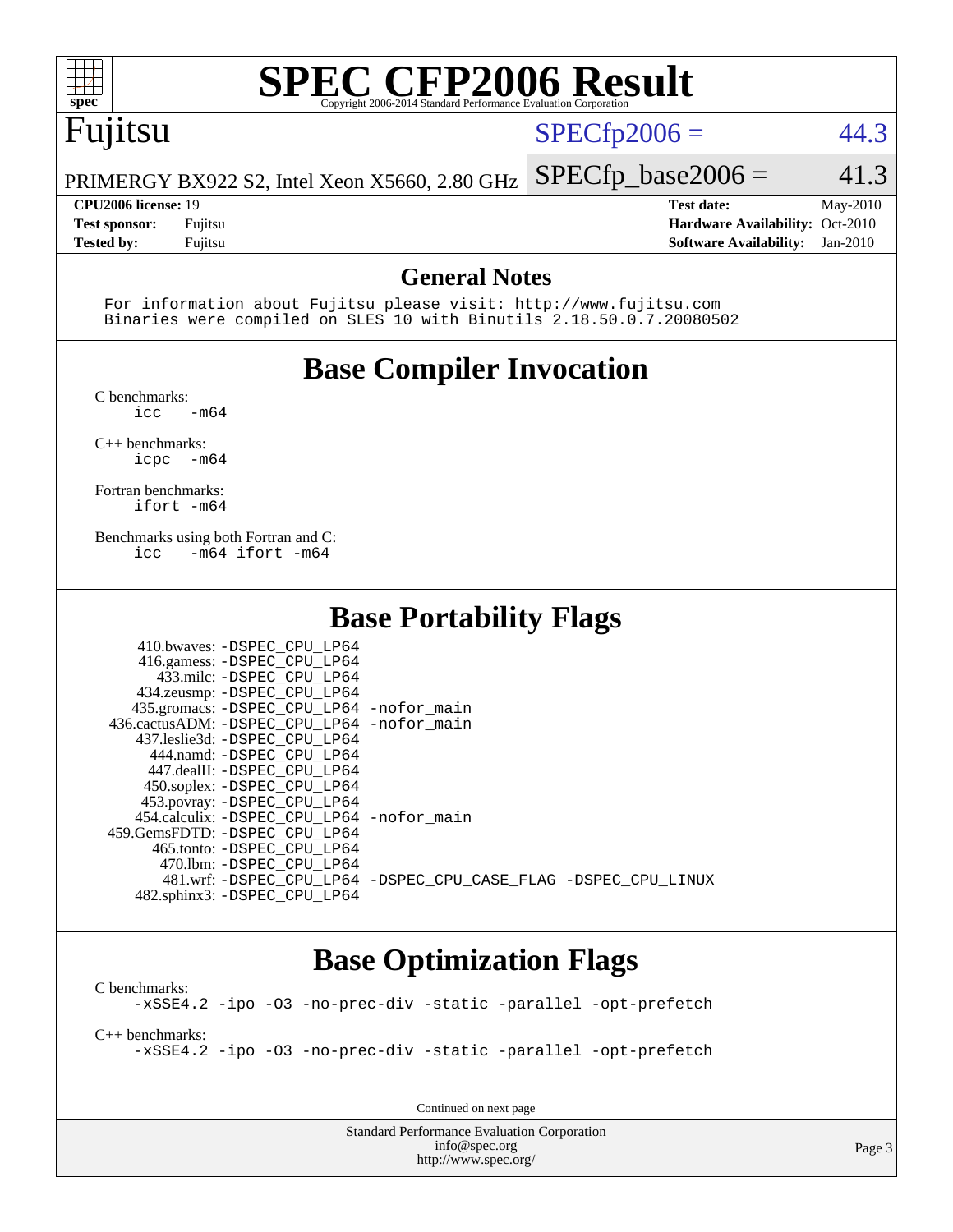

# **[SPEC CFP2006 Result](http://www.spec.org/auto/cpu2006/Docs/result-fields.html#SPECCFP2006Result)**

# Fujitsu

 $SPECTp2006 = 44.3$ 

PRIMERGY BX922 S2, Intel Xeon X5660, 2.80 GHz  $SPECTp\_base2006 = 41.3$ 

**[CPU2006 license:](http://www.spec.org/auto/cpu2006/Docs/result-fields.html#CPU2006license)** 19 **[Test date:](http://www.spec.org/auto/cpu2006/Docs/result-fields.html#Testdate)** May-2010 **[Test sponsor:](http://www.spec.org/auto/cpu2006/Docs/result-fields.html#Testsponsor)** Fujitsu **[Hardware Availability:](http://www.spec.org/auto/cpu2006/Docs/result-fields.html#HardwareAvailability)** Oct-2010 **[Tested by:](http://www.spec.org/auto/cpu2006/Docs/result-fields.html#Testedby)** Fujitsu **[Software Availability:](http://www.spec.org/auto/cpu2006/Docs/result-fields.html#SoftwareAvailability)** Jan-2010

# **[Base Optimization Flags \(Continued\)](http://www.spec.org/auto/cpu2006/Docs/result-fields.html#BaseOptimizationFlags)**

[Fortran benchmarks](http://www.spec.org/auto/cpu2006/Docs/result-fields.html#Fortranbenchmarks): [-xSSE4.2](http://www.spec.org/cpu2006/results/res2010q3/cpu2006-20100702-12104.flags.html#user_FCbase_f-xSSE42_f91528193cf0b216347adb8b939d4107) [-ipo](http://www.spec.org/cpu2006/results/res2010q3/cpu2006-20100702-12104.flags.html#user_FCbase_f-ipo) [-O3](http://www.spec.org/cpu2006/results/res2010q3/cpu2006-20100702-12104.flags.html#user_FCbase_f-O3) [-no-prec-div](http://www.spec.org/cpu2006/results/res2010q3/cpu2006-20100702-12104.flags.html#user_FCbase_f-no-prec-div) [-static](http://www.spec.org/cpu2006/results/res2010q3/cpu2006-20100702-12104.flags.html#user_FCbase_f-static) [-parallel](http://www.spec.org/cpu2006/results/res2010q3/cpu2006-20100702-12104.flags.html#user_FCbase_f-parallel) [-opt-prefetch](http://www.spec.org/cpu2006/results/res2010q3/cpu2006-20100702-12104.flags.html#user_FCbase_f-opt-prefetch)

[Benchmarks using both Fortran and C](http://www.spec.org/auto/cpu2006/Docs/result-fields.html#BenchmarksusingbothFortranandC): [-xSSE4.2](http://www.spec.org/cpu2006/results/res2010q3/cpu2006-20100702-12104.flags.html#user_CC_FCbase_f-xSSE42_f91528193cf0b216347adb8b939d4107) [-ipo](http://www.spec.org/cpu2006/results/res2010q3/cpu2006-20100702-12104.flags.html#user_CC_FCbase_f-ipo) [-O3](http://www.spec.org/cpu2006/results/res2010q3/cpu2006-20100702-12104.flags.html#user_CC_FCbase_f-O3) [-no-prec-div](http://www.spec.org/cpu2006/results/res2010q3/cpu2006-20100702-12104.flags.html#user_CC_FCbase_f-no-prec-div) [-static](http://www.spec.org/cpu2006/results/res2010q3/cpu2006-20100702-12104.flags.html#user_CC_FCbase_f-static) [-parallel](http://www.spec.org/cpu2006/results/res2010q3/cpu2006-20100702-12104.flags.html#user_CC_FCbase_f-parallel) [-opt-prefetch](http://www.spec.org/cpu2006/results/res2010q3/cpu2006-20100702-12104.flags.html#user_CC_FCbase_f-opt-prefetch)

**[Peak Compiler Invocation](http://www.spec.org/auto/cpu2006/Docs/result-fields.html#PeakCompilerInvocation)**

[C benchmarks](http://www.spec.org/auto/cpu2006/Docs/result-fields.html#Cbenchmarks):  $icc$   $-m64$ 

[C++ benchmarks:](http://www.spec.org/auto/cpu2006/Docs/result-fields.html#CXXbenchmarks) [icpc -m64](http://www.spec.org/cpu2006/results/res2010q3/cpu2006-20100702-12104.flags.html#user_CXXpeak_intel_icpc_64bit_bedb90c1146cab66620883ef4f41a67e)

[Fortran benchmarks](http://www.spec.org/auto/cpu2006/Docs/result-fields.html#Fortranbenchmarks): [ifort -m64](http://www.spec.org/cpu2006/results/res2010q3/cpu2006-20100702-12104.flags.html#user_FCpeak_intel_ifort_64bit_ee9d0fb25645d0210d97eb0527dcc06e)

[Benchmarks using both Fortran and C](http://www.spec.org/auto/cpu2006/Docs/result-fields.html#BenchmarksusingbothFortranandC): [icc -m64](http://www.spec.org/cpu2006/results/res2010q3/cpu2006-20100702-12104.flags.html#user_CC_FCpeak_intel_icc_64bit_0b7121f5ab7cfabee23d88897260401c) [ifort -m64](http://www.spec.org/cpu2006/results/res2010q3/cpu2006-20100702-12104.flags.html#user_CC_FCpeak_intel_ifort_64bit_ee9d0fb25645d0210d97eb0527dcc06e)

## **[Peak Portability Flags](http://www.spec.org/auto/cpu2006/Docs/result-fields.html#PeakPortabilityFlags)**

Same as Base Portability Flags

# **[Peak Optimization Flags](http://www.spec.org/auto/cpu2006/Docs/result-fields.html#PeakOptimizationFlags)**

[C benchmarks](http://www.spec.org/auto/cpu2006/Docs/result-fields.html#Cbenchmarks):

 $433 \text{.}$ milc:  $-xSSE4$ .  $2(pass 2)$  - $prof-gen(pass 1)$  - $ipo(pass 2)$  [-O3](http://www.spec.org/cpu2006/results/res2010q3/cpu2006-20100702-12104.flags.html#user_peakPASS2_CFLAGSPASS2_LDFLAGS433_milc_f-O3) $(pass 2)$ [-no-prec-div](http://www.spec.org/cpu2006/results/res2010q3/cpu2006-20100702-12104.flags.html#user_peakPASS2_CFLAGSPASS2_LDFLAGS433_milc_f-no-prec-div)(pass 2) [-static](http://www.spec.org/cpu2006/results/res2010q3/cpu2006-20100702-12104.flags.html#user_peakPASS2_CFLAGSPASS2_LDFLAGS433_milc_f-static)(pass 2) [-prof-use](http://www.spec.org/cpu2006/results/res2010q3/cpu2006-20100702-12104.flags.html#user_peakPASS2_CFLAGSPASS2_LDFLAGS433_milc_prof_use_bccf7792157ff70d64e32fe3e1250b55)(pass 2) [-ansi-alias](http://www.spec.org/cpu2006/results/res2010q3/cpu2006-20100702-12104.flags.html#user_peakOPTIMIZE433_milc_f-ansi-alias) 470.lbm: [-xSSE4.2](http://www.spec.org/cpu2006/results/res2010q3/cpu2006-20100702-12104.flags.html#user_peakPASS2_CFLAGSPASS2_LDFLAGS470_lbm_f-xSSE42_f91528193cf0b216347adb8b939d4107)(pass 2) [-prof-gen](http://www.spec.org/cpu2006/results/res2010q3/cpu2006-20100702-12104.flags.html#user_peakPASS1_CFLAGSPASS1_LDFLAGS470_lbm_prof_gen_e43856698f6ca7b7e442dfd80e94a8fc)(pass 1) [-ipo](http://www.spec.org/cpu2006/results/res2010q3/cpu2006-20100702-12104.flags.html#user_peakPASS2_CFLAGSPASS2_LDFLAGS470_lbm_f-ipo)(pass 2) [-O3](http://www.spec.org/cpu2006/results/res2010q3/cpu2006-20100702-12104.flags.html#user_peakPASS2_CFLAGSPASS2_LDFLAGS470_lbm_f-O3)(pass 2) [-no-prec-div](http://www.spec.org/cpu2006/results/res2010q3/cpu2006-20100702-12104.flags.html#user_peakPASS2_CFLAGSPASS2_LDFLAGS470_lbm_f-no-prec-div)(pass 2) [-static](http://www.spec.org/cpu2006/results/res2010q3/cpu2006-20100702-12104.flags.html#user_peakPASS2_CFLAGSPASS2_LDFLAGS470_lbm_f-static)(pass 2) [-prof-use](http://www.spec.org/cpu2006/results/res2010q3/cpu2006-20100702-12104.flags.html#user_peakPASS2_CFLAGSPASS2_LDFLAGS470_lbm_prof_use_bccf7792157ff70d64e32fe3e1250b55)(pass 2) [-parallel](http://www.spec.org/cpu2006/results/res2010q3/cpu2006-20100702-12104.flags.html#user_peakOPTIMIZE470_lbm_f-parallel) [-ansi-alias](http://www.spec.org/cpu2006/results/res2010q3/cpu2006-20100702-12104.flags.html#user_peakOPTIMIZE470_lbm_f-ansi-alias) [-auto-ilp32](http://www.spec.org/cpu2006/results/res2010q3/cpu2006-20100702-12104.flags.html#user_peakCOPTIMIZE470_lbm_f-auto-ilp32)  $482$ .sphinx3: basepeak = yes [C++ benchmarks:](http://www.spec.org/auto/cpu2006/Docs/result-fields.html#CXXbenchmarks) 444.namd: basepeak = yes 447.dealII: [-xSSE4.2](http://www.spec.org/cpu2006/results/res2010q3/cpu2006-20100702-12104.flags.html#user_peakPASS2_CXXFLAGSPASS2_LDFLAGS447_dealII_f-xSSE42_f91528193cf0b216347adb8b939d4107)(pass 2) [-prof-gen](http://www.spec.org/cpu2006/results/res2010q3/cpu2006-20100702-12104.flags.html#user_peakPASS1_CXXFLAGSPASS1_LDFLAGS447_dealII_prof_gen_e43856698f6ca7b7e442dfd80e94a8fc)(pass 1) [-ipo](http://www.spec.org/cpu2006/results/res2010q3/cpu2006-20100702-12104.flags.html#user_peakPASS2_CXXFLAGSPASS2_LDFLAGS447_dealII_f-ipo)(pass 2) [-O3](http://www.spec.org/cpu2006/results/res2010q3/cpu2006-20100702-12104.flags.html#user_peakPASS2_CXXFLAGSPASS2_LDFLAGS447_dealII_f-O3)(pass 2) [-no-prec-div](http://www.spec.org/cpu2006/results/res2010q3/cpu2006-20100702-12104.flags.html#user_peakPASS2_CXXFLAGSPASS2_LDFLAGS447_dealII_f-no-prec-div)(pass 2) [-static](http://www.spec.org/cpu2006/results/res2010q3/cpu2006-20100702-12104.flags.html#user_peakPASS2_CXXFLAGSPASS2_LDFLAGS447_dealII_f-static)(pass 2) [-prof-use](http://www.spec.org/cpu2006/results/res2010q3/cpu2006-20100702-12104.flags.html#user_peakPASS2_CXXFLAGSPASS2_LDFLAGS447_dealII_prof_use_bccf7792157ff70d64e32fe3e1250b55)(pass 2) [-unroll2](http://www.spec.org/cpu2006/results/res2010q3/cpu2006-20100702-12104.flags.html#user_peakOPTIMIZE447_dealII_f-unroll_784dae83bebfb236979b41d2422d7ec2) [-ansi-alias](http://www.spec.org/cpu2006/results/res2010q3/cpu2006-20100702-12104.flags.html#user_peakOPTIMIZE447_dealII_f-ansi-alias) [-scalar-rep-](http://www.spec.org/cpu2006/results/res2010q3/cpu2006-20100702-12104.flags.html#user_peakOPTIMIZE447_dealII_f-disablescalarrep_abbcad04450fb118e4809c81d83c8a1d) [-auto-ilp32](http://www.spec.org/cpu2006/results/res2010q3/cpu2006-20100702-12104.flags.html#user_peakCXXOPTIMIZE447_dealII_f-auto-ilp32)

Continued on next page

Standard Performance Evaluation Corporation [info@spec.org](mailto:info@spec.org) <http://www.spec.org/>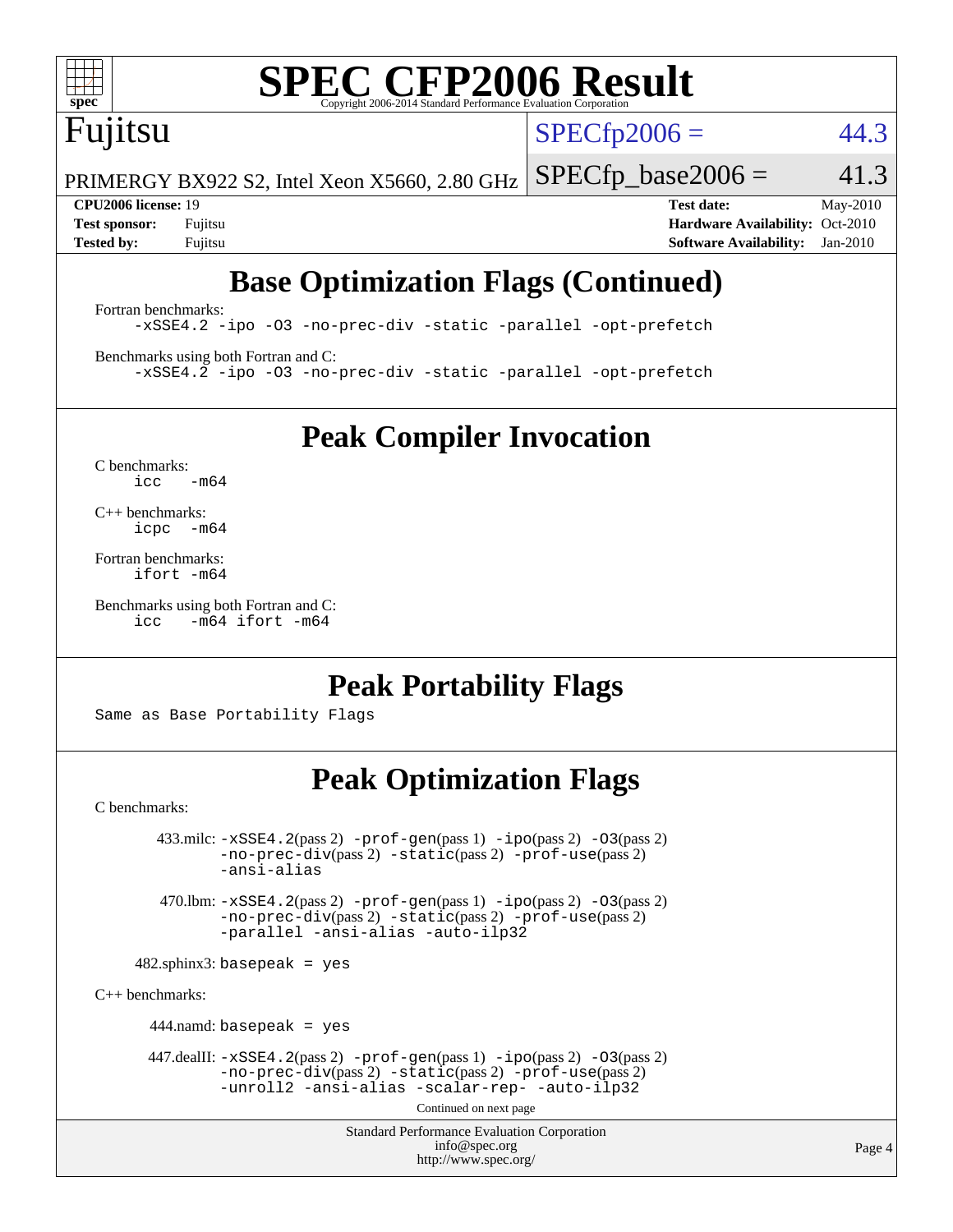

The flags file that was used to format this result can be browsed at <http://www.spec.org/cpu2006/flags/Intel-ic11.1-linux64-revE.20100330.02.html>